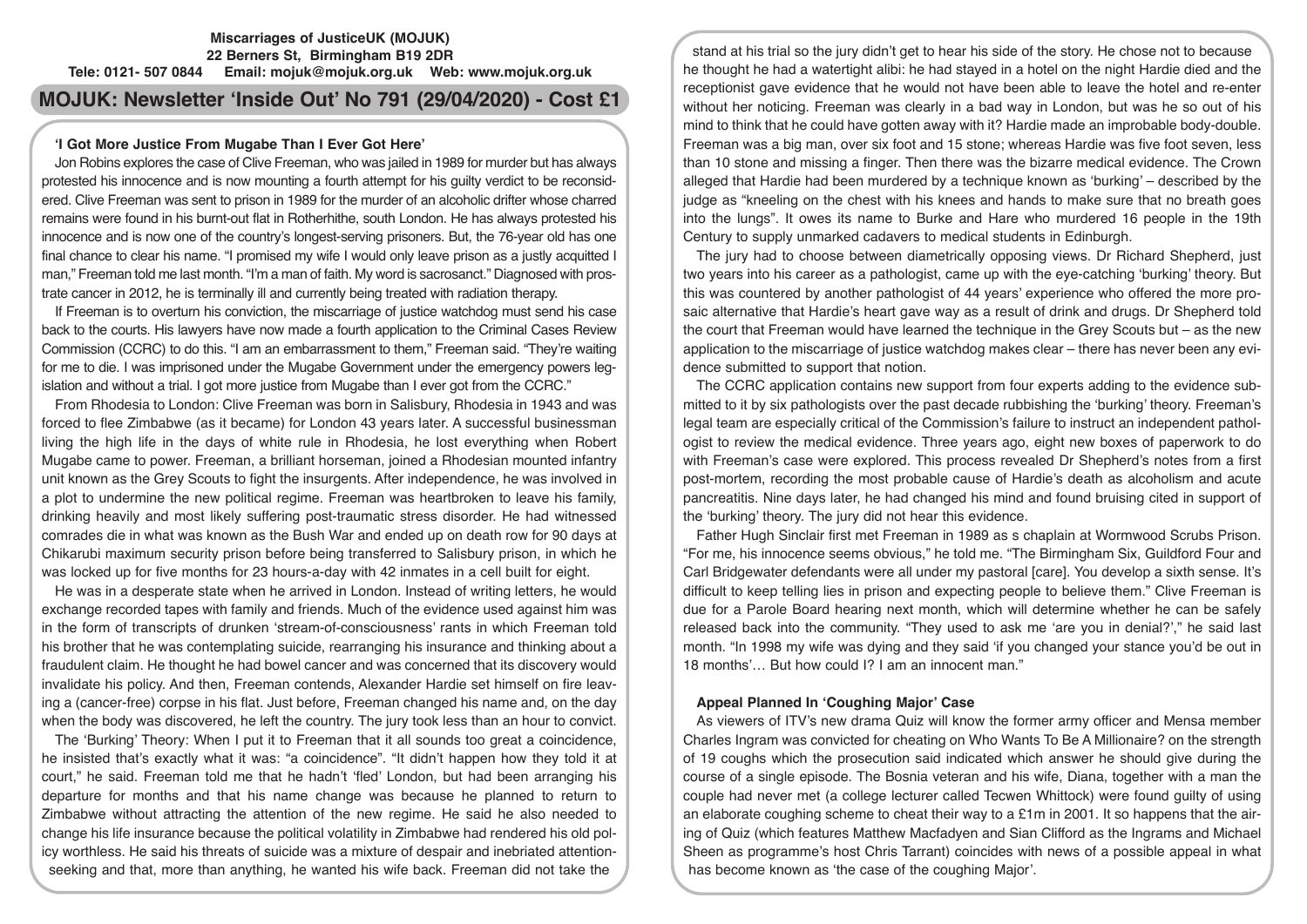'The coughs sound like pistol shots. They are that the same audio level as Chris Tarrant's speaking,' says the Ingram's solicitor Rhona Friedman who set up who set up the not-for-profit criminal law firm Commons. The lawyer is referring to the audio-recording of the show that was played to the jury (known as 'Tape G') which later featured in a damning documentary presented by Martin Bashir which was broadcast by ITV called Millionaire: A Major Fraud. Friedman explains: "What Charles Ingram and Chris Tarrant heard would have been very different to what the jury heard."

Rhona Friedman was introduced to the case by the late investigative journalist Bob Woffinden who was convinced of the couple's innocence. The journalist co-wrote a book on the case Bad Show: the Quiz, the Cough and the Millionaire Major which inspired a stage-play. Theatregoers were given the opportunity to take the place of the jury via electronic voting. Overwhelmingly audiences found in favour of the couple; although not Chris Tarrant who, although he told the court he had no suspicions on the night, only last weekend wrote a piece for the Daily Mail saying Ingram was guilty. It is not known how the trial judge, Judge Geoffrey Rivlin QC, who also saw the production, voted. At the trial at Southwark Crown Court in 2003, Rivlin told the jury that when Ingram was 'either a genuine millionaire or a fraudster'. After deliberating for nearly 14 hours, they opted for the latter and the Ingrams received an 18 month prison sentence suspended for two years and Whittock received 12 months.

It is to ITV's credit that a drama about an attempt to defraud its most successful programme very much leaves open the possibility that Charles Ingram is actually innocent. The portrayal of the former Bosnia veteran, demonised in the press, is sympathetic. He comes across as an eccentric but likeable character. 'Diana makes the point that the Charles 20 years ago is very different to the Charles now,' says Friedman. 'He has been crushed by the experience. He was an army guy and to lose that life – a career built on reputation and honour – is awful.'

Friedman insists that the media depiction of Diana as 'a lady Macbeth character' manipulating her husband is 'ludicrous'. Again, Quiz's depiction of Diana as the quizz-obsessed wife is sympathetic. 'Charles is obsessive and can't really concentrate on more than one thing at a time,' Friedman says. 'The idea that he would be able to take part in this daring feat of listening to coughs while pretending not to, answering questions, dealing with Chris Tarrant and to do all that under the studio lights with cameras pointing at him is frankly preposterous.'

For any appeal to be successful, there has to be compelling fresh evidence. According to Friedman, in this case there are developments in forensic science plus new analysis of the evidence that shows 'lacunas in the continuity trail ' not spotted at the trial. The lawyer explains that the Crown gave the court an undertaking that nothing had been done to alter the content of the audio and video exhibits at trial. 'I don't think they should have given that assurance,' she says. 'I don't think there was an any bad faith. They simply relied upon what they were told by the police and the victims in the case who were allowed to produce the forensics exhibits.'

As viewers of Quiz will have learned, the audio recording played at trial was compiled and edited by the TV production company Celador's in-house editing team. The first episode of the drama reveals that Celador's boss personally offers to underwrite the financial risk of a TV show premised on the possibility of a £1 million payout when pitching the idea to ITV.

There were some 192 coughs recording during the show but only 19 were considered to be 'significant' at the trial (and of those one followed an incorrect option). Charles Ingram's winning performance spanned two episodes. 'All of the significant coughs were supposed to be on day two after Charles had bumbled his way to £4,000 on day one,' Friedman says. 'On one of the early questions there are no coughs at all that the prosecution said were significant. When

you listen to the pattern some coughs are directly after the significant word and some are several seconds afterwards. In reality, there is no rhyme nor reason as to when coughs occur.' The drama represented Diana coughing at a significant moment which was widely reported. 'The prosecution abandoned that theory at trial,' Friedman says. 'It never had any legs.'

Then there is the couple's alleged co-conspirator, a potential contestant only in the studio on the night because he was hoping to make it into the next round. According to the prosecution, the plot was hatched in a less than five minute conversation between him and Diana. There was never any suggestion Charles Ingram had even met Tecwen Whittock. Quiz portrays Diana, her brother and father as quiz fanatics and it was only by chance that fellow obsessive Whittock was on the same show. That he was on the show at all was only confirmed the day before. Diana said that the only reason for her phone call was to wish a fellow fan good luck.

According to the defence expert, Whittock suffered from three respiratory conditions: asthma, rhinitis and hayfever. Other contestants told the court that he had been coughing and spluttering throughout the show. Colleagues gave evidence that he was known for his annoying and persistent cough. As Friedman says: 'So why, in a cunning scheme to defraud ITV of £1 million, rely on somebody you had never met before, somebody who's sitting behind you and, for the plan to work, you have to rely on this guy ace-ing all the questions. Then the one guy you chose has a persistent cough. Why?'

#### **44 Suspected Boko Haram Members Found Dead In Chad Prison**

Guardian: A group of 44 suspected members of Boko Haram who had been arrested in Chad during a recent operation against the jihadist group have been found dead in their prison cell, apparently poisoned, Chad's chief prosecutor has announced. Speaking on national television on Saturday, Youssouf Tom said the prisoners were found dead on Thursday1th April 2020. Autopsies on four dead prisoners revealed traces of a lethal substance which had caused heart attacks in some victims and severe asphyxiation in others, he said. The dead men were among a group of 58 suspects captured during a major army operation around Lake Chad launched by the president, Idriss Déby Itno, at the end of March. "Following the fighting around Lake Chad, 58 members of Boko Haram had been taken prisoner and sent to [the capital city] N'Djamena for the purposes of the investigation. On Thursday morning, their jailers told us that 44 prisoners had been found dead in their cell," Tom said, adding that he had attended the scene. "We have buried 40 bodies and sent four bodies to the medical examiner for autopsy."

An investigation was ongoing to determine exactly how the prisoners had died, he said. Earlier this week, the justice minister, Djimet Arabi, told AFP the captured men had been handed over to the court system on Wednesday, and had been due in court for trial on Thursday. A security source, speaking on condition of anonymity told AFP that "the 58 prisoners were placed in a single cell and were given nothing to eat or drink for two days". Mahamat Nour Ahmed Ibedou, secretary general of the Chadian Convention for the Protection of Human Rights (CTDDH), made similar accusations. Prison officials had "locked the prisoners in a small cell and refusing them food and water for three days because they were accused of belonging to Boko Haram," Ibedou told AFP. "It's horrible what has happened."

The government denied the allegations. "There was no ill-treatment," Chad's justice minister, Djimet Arabi, told AFP by telephone. "Toxic substances were found in their stomachs. Was it collective suicide or something else? We're still looking for answers," he said, adding that the investigation was still ongoing. One of the prisoners was transferred to hospital on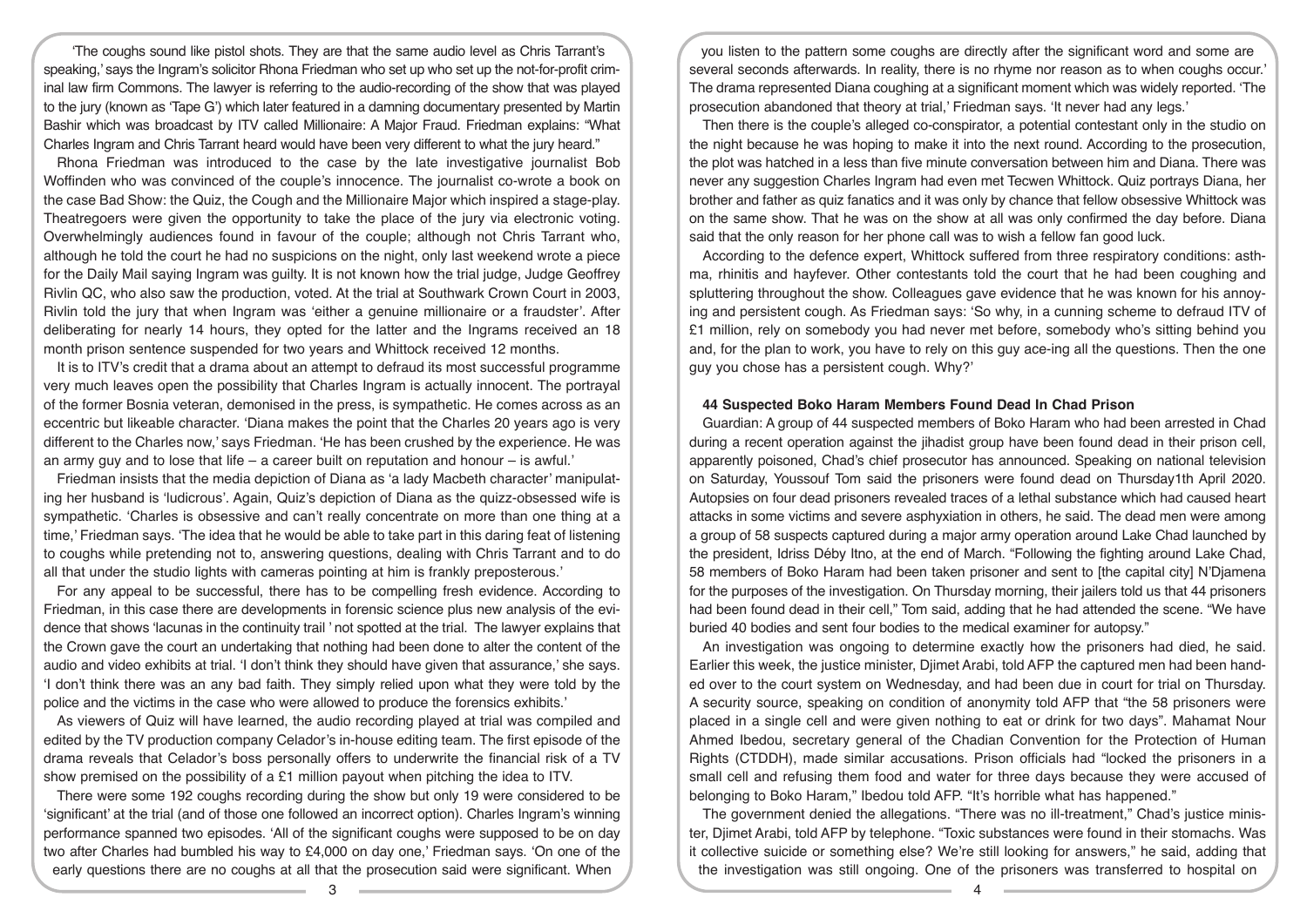Thursday, but he was "faring much better" and had rejoined "the other 13 prisoners still alive and who are doing very well," the minister said.

The military operation against Boko Haram killed more than a thousand of the group's militants and cost the lives of 52 soldiers, a Chadian army spokesman said. The operation ran from 31 March to 8 April. It was launched in response to a devastating attack on Chadian troops on 23 March on a base at Bohoma, in the Lake Chad marshlands, which killed 98 soldiers. It was the largest-ever one-day loss suffered by the army. Idriss warned his allies in the region that Chad's army will no longer take part in operations outside the country.

#### **Release of Prisoners Alteration of Relevant Proportion of Sentence**

As of 1st of April 2020, the Government's election pledge of delaying the release point of serious sexual and violent offenders came into force by way of the Release of Prisoners (Alteration of Relevant Proportion of Sentence) Order 2019. The provisions of the Order have the effect of modifying the application of s237(1) of the Criminal Justice Act 2003 in respect of certain sentences of imprisonment. The relevant articles of the instrument are articles 2 and 3, which read: 3. In section 244 of the 2003 Act (duty to release prisoners), the reference to one-ha/fin subsection (3)(a) is to be read, in relation to a prisoner sentenced to a term of imprisonment of 7 years or more for a relevant violent or sexual offence, as a reference to two-thirds. 4. In section 264 of the 2003 Act (consecutive terms), the reference to one-half in subsection (6)(d) is to be read, in relation to a sentence to a term of imprisonment of 7 years or more for a relevant violent or sexual offence, as a reference to two-thirds. A "relevant violent or sexual offence", is defined as one found within Part 1 or Part 2 of Schedule 15 of the Criminal Justice Act 2003.

This means that, having received a sentence of imprisonment over 7 years in length, Defendants will serve two-thirds of their sentence in custody before release on licence instead of the usual half. The prison is obligated to release them on licence at the two-thirds point, as they would be at the conclusion of half of any other fixed-term sentence of imprisonment.

The new provisions raise two particular points worth noting. The first is that sentences of less than seven years will not attract the modified application. Therefore, the difference in time served in custody by an offender who received a sentence of 6 and a half years for a s18 assault (3 years 3 months) and one who received a sentence of 7 and a half years (S years) is stark.

Secondly, the provisions relate to individual sentences. If an offender was sentenced to 9 years imprisonment for an offence of kidnapping (a relevant violent offence), as well as a sentence of 5 years imprisonment for a s18 wounding (also a relevant violent offence) which was made consecutive, the provisions would only apply to the kidnapping sentence. Therefore, the offender would serve a total of 8 and a half years in custody, comprised of 6 years for the kidnapping and 2 and a half years for the s18. The provisions do not apply:

To offenders who are under the age of 18 when they are sentenced To offenders who are sentenced before 1st April 2020 To offenders who are sentenced under s236A of the CJA 2003 as an offender of particular concern The provisions apply to all relevant sentences passed after April 1st 2020. This means that a plea entered on March 15th but sentenced on April 15th would be sentenced in accordance with these provisions.

This new approach in sentencing needs to be taken into account by defendants and practitioners alike. Clients, of course, should be made aware if there is a risk that their sentence may fall within the provisions. It may well be the case that Goodyear indications are sought from judges with these provisions in mind going forward.

#### **Gary Haggarty Sentence Increased**

[1] This reference arises as a result of the imposition of an effective tariff of 6½ years for a wide range of serious terrorist offences committed by the offender during the period between 1991 and 2007. Throughout that period the offender was a member of the UVF rising to the spurious "rank" of "Provost Marshal". He pleaded guilty to 202 counts including 5 murders, 5 attempted murders, one count of aiding and abetting murder, 23 counts of conspiracy to murder, various serious offences involving firearms, explosives and punishment beatings and 4 counts of directing terrorism. In addition he has asked for 301 offences to be taken into account. The learned trial judge correctly concluded that this catalogue of offending reflected the total immersion of the defendant in terrorist activities over a 16 year period. His judgment sets out the disturbing detail in the most serious of the offences. The Director of Public Prosecutions submits that the tariff is unduly lenient and should be increased.

[2] Murphy QC and Russell appeared for the Director and O'Rourke QC appeared with Doherty QC for the offender. We are grateful to all counsel for their helpful written and oral submissions.

[3] The background was helpfully set out by the learned trial judge. On 25 August 2009 the defendant was arrested by arrangement, interviewed and charged in connection with the murder of John Harbinson. He had been invited to consider providing assistance at a previous meeting he attended with members of the Historical Enquiries Team and the Security Service. After he had been charged, the defendant indicated a willingness to assist the authorities within the framework provided by the Serious Organised Crime and Police Act 2005 ("SOCPA").

[4] Sections 73 to 75 of SOCPA placed on a statutory footing the practice whereby defendants who had pleaded guilty to criminal charges and provided information and assistance to the police received discounting of their sentences. By virtue of Section 73, a defendant who pleaded guilty and, pursuant to a written agreement with a specified prosecutor, provided or offered to provide assistance to an investigator or prosecutor was eligible to receive a reduction in sentence. Before any agreement was formalised with the offender, police conducted a number of "scoping interviews" to examine the nature and extent of the assistance that the offender could provide and to inform the decision as to whether he was a suitable person to be offered a SOCPA agreement. There were 21 such interviews under caution with this offender between 5 and 9 October 2009.

[5] On 13 January 2010 the offender entered into an agreement with a Specified Prosecutor pursuant to section 73 of SOCPA. That required him to: (a) Admit fully and give a truthful account of his own involvement in, and knowledge of, criminal conduct; (b) Plead guilty in court to such criminal offences which he admitted and which the prosecutor would determine he would be charged with; (c) Give a truthful account of the identities and activities of all others involved in that criminal conduct; (d) Give truthful evidence in any court proceedings arising from the prosecution of any offences disclosed.

[6] On foot of the agreement the offender was interviewed on 1015 occasions between 2010 and 2017. The product of those interviews comprised 12,244 pages of interview transcript. In those interviews he set out in detail his own involvement in the commission of over 500 offences. He has also provided specific details of the identity and roles of others who participated in the offences. Without those admissions there would not have been sufficient evidence to have sustained a prosecution against him.

[7] Sentencing principles' As the learned trial judge correctly set out in light of the convictions for murder the court was obliged to pass a life sentence and fix a minimum term pursuant to Article 5(2) of the Life Sentences (Northern Ireland) Order 2001 being such period as the court considered appropriate to satisfy the requirements of retribution and deterrence having regard to the seriousness of the offence or the combination of the offence and one or more offences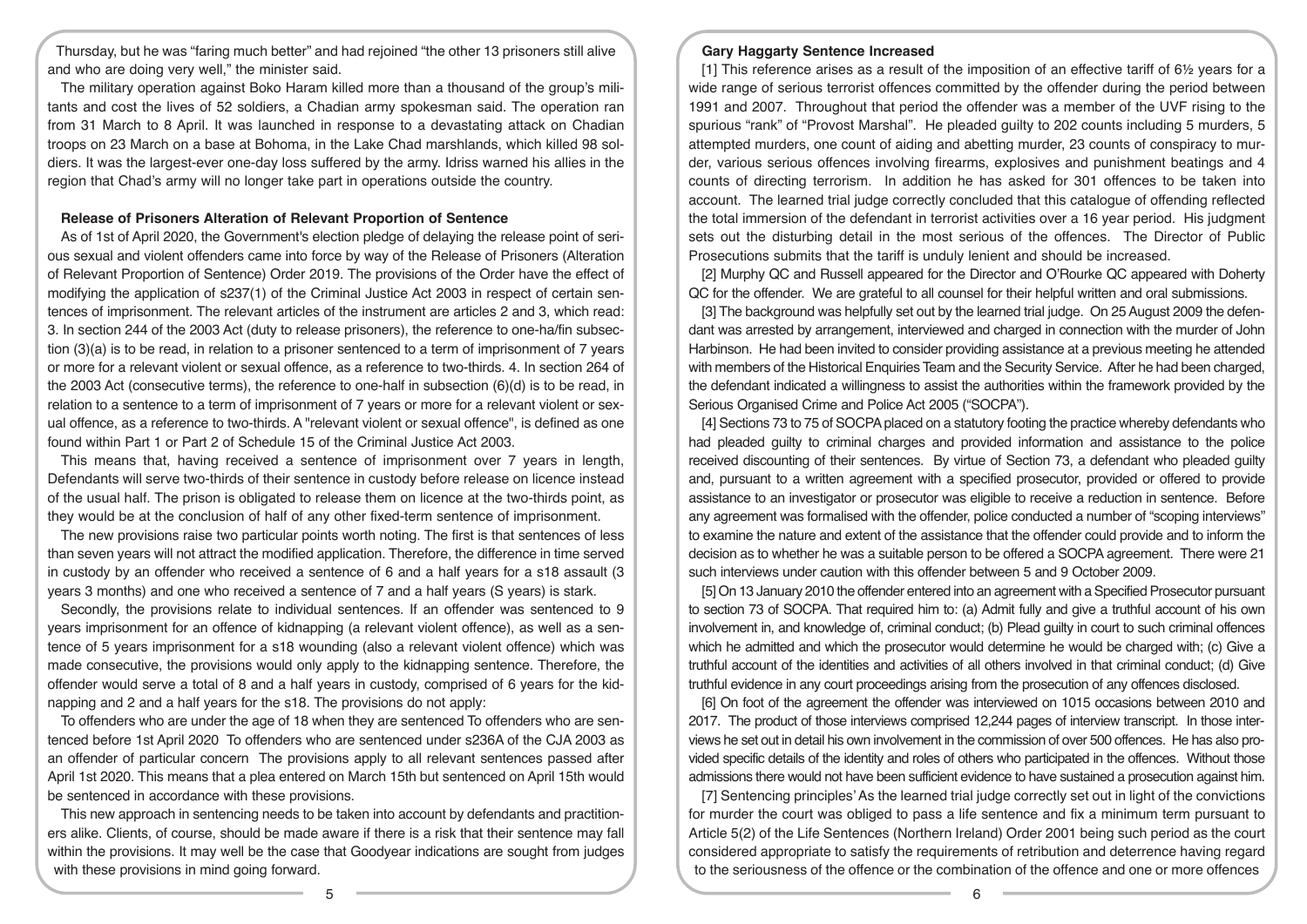associated with it. The minimum term is usually referred to as the tariff. The offender is not entitled to be released until that period has passed and may not be released for a substantial period thereafter unless the Parole Commissioners are satisfied that it is no longer necessary for the protection of the public from serious harm that he should be confined.

[8] Guidance on the approach to the determination of the tariff was given by this court in R v McCandless and others [2004] NICA 1. In the case of the killing of an adult victim arising from a quarrel or loss of temper between two people known to each other the minimum term is normally 12 years before taking into account aggravating and mitigating factors. Where the offender's culpability is exceptionally high or the victim is in a particularly vulnerable position the minimum term before taking into account aggravating and mitigating factors is 15/16 years. In McCandless the court said that such cases are characterised by feature which makes the crime especially serious such as: "(a) the killing was 'professional' or a contract killing; (b) the killing was politically motivated; (c) the killing was done for gain (in the course of a burglary, robbery etc.); (d) the killing was intended to defeat the ends of justice (as in the killing of a witness or potential witness); (e) the victim was providing a public service; (f) the victim was a child or was otherwise vulnerable; (g) the killing was racially aggravated; (h) the victim was deliberately targeted because of his or her religion or sexual orientation; (i) there was evidence of sadism, gratuitous violence or sexual maltreatment, humiliation or degradation of the victim before the killing; (j) extensive and/or multiple injuries were inflicted on the victim before death; (k) the offender committed multiple murders."

[9] McCandless also recognised that there were cases which would require a substantial upward adjustment. The examples set out were those cases involving a substantial number of murders or cases where several factors identified as attracting the higher minimum term were present. In those cases the result might be a minimum term of 30 years and in cases of exceptional gravity the judge rather than set a minimum term may impose a whole life sentence.

[10] This is clearly a case of the utmost seriousness. The offender played a major part in the activities of a murderous, terrorist gang over a period of 16 years. He committed five murders. We are satisfied that several of the features characterising the higher starting point are present. His killings were professional in the sense that they were acts committed to further the aims of a well-resourced and much feared terrorist gang. The terrorist gang claimed to have political motivation. The victims were deliberately targeted because of their religion. In the killing of Mr Harbinson in particular there was evidence of gratuitous violence involving extensive and multiple injuries.

[11] The learned trial judge noted the judgment in R v Hamilton [2008] NICA 27. That was a case where this court quashed a whole life order and imposed in the alternative a tariff of 35 years. It was a truly gruesome case where the offender had stopped to give a lift to a pensioner making her way home from mass and then took her to a secluded place where he sexually assaulted her and then hid her body. He had previous convictions for a similar approach in respect of sexual violence. Although his record was clearly material, the sentence was passed in respect of a single attack including the aftermath. The court noted that only one factor justifying a sentence in the higher range was present. Hamilton was, therefore, quite different from this case.

[12] The learned trial judge identified three reasons for not imposing a whole life sentence in this case. His final reason was that he was not aware of any terrorist offences in this jurisdiction in which a whole life tariff had been imposed. In our view the absence of any case justifying such tariff in the past ought not to prevent the imposition of a whole life tariff where it was appropriate. In the absence of mitigating factors we are quite satisfied that this was a case for a whole life tariff.

[13] We accept, however, that mitigating factors should be taken into account before reaching

the conclusion that no whole life tariff should be set. The first mitigating factor identified by the learned trial judge was that the offender had pleaded guilty and accepted responsibility for his crimes. We recognise that the weight to be given to this factor must vary with the circumstances.

[14] This factor was considered by the English Court of Appeal in R v Neil Jones and others [2006] 2 Cr App R (S) 19 which included the case of R v Hobson. Hobson had murdered twin sisters in separate incidents and an elderly couple in a third incident. The circumstances were such that the court was satisfied that the offences were so serious that a whole life order was appropriate. The offender had indicated from an early stage that he accepted responsibility for the offences but did not enter his plea until the issue of diminished responsibility had been investigated. Despite the plea the court was satisfied that the whole life order was appropriate.

[15] In that case there was substantial evidence linking the offender with the crimes. In this case the offender's responsibility for many of the crimes could not have been established without his admissions and in a large number of cases was not known even on an intelligence basis. That is a factor which in our view gives greater weight to the plea in this instance. The third factor taken into account by the learned trial judge was that to impose a whole life sentence would defeat the objects of the SOCPA scheme which gives statutory recognition to the well-established principle of discounting the sentences of those defendants who provide assistance to the prosecuting authorities. We agree that the learned trial judge was entitled to have some regard to this factor.

[16] There was an additional mitigating factor which ought to have been taken into consideration at this stage. Between 1993 and 2004/5 it was submitted on behalf of the offender that he had acted as a covert human intelligence source. During that period he had provided material concerned with operational planning, recruitment, targeting, weapons procurement and storage, explosives and tensions or feuds within loyalist paramilitary groups. He gave preemptive intelligence allowing police to take prior action in approximately 44 potential incidents. At least 34 individuals were identified as being under threat and police were able to take mitigating action. On occasion weapons were recovered and police were made aware of the identity of some of those involved. In some cases prosecutions followed.

[17] The offender was of course remunerated in respect of his information and continued to operate at a high level within this terrorist organisation. There is no doubt that his position within the organisation made useful information available to him which he passed to police but it is also clear that he felt at liberty to engage in serious terrorist activity during this period.

[18] Taking the appropriate mitigating factors into consideration we agree with the learned trial judge that the mitigating factors were such as to moderate the arguments in favour of a whole life term. The prosecution submission was that in the event of a whole life term not being chosen the tariff would lie between 35 and 40 years before taking into account mitigation. We therefore cannot criticise the learned trial judge for adopting a term of 35 years but in our view where a whole life term is moderated by mitigating factors the appropriate minimum term before taking into account mitigation will normally be 40 years. That is the figure we consider appropriate in this case.

[19] SOCPA Discount - We agree that the learned trial judge has identified the relevant principles in approaching the SOCPA discount. The overriding principle was identified by Sir Igor Judge in R v P; R v Blackburn [2008] 2 All ER 684 at [22]: "There never has been, and never will be, much enthusiasm about any process by which criminals receive lower sentences than they otherwise deserve because they have informed on or given evidence against those who participated in the same or linked crimes, or in relation to crimes in which they had no personal involvement, but about which they have provided useful information to the investigating authorities. However, like the process which provides for a reduced sentence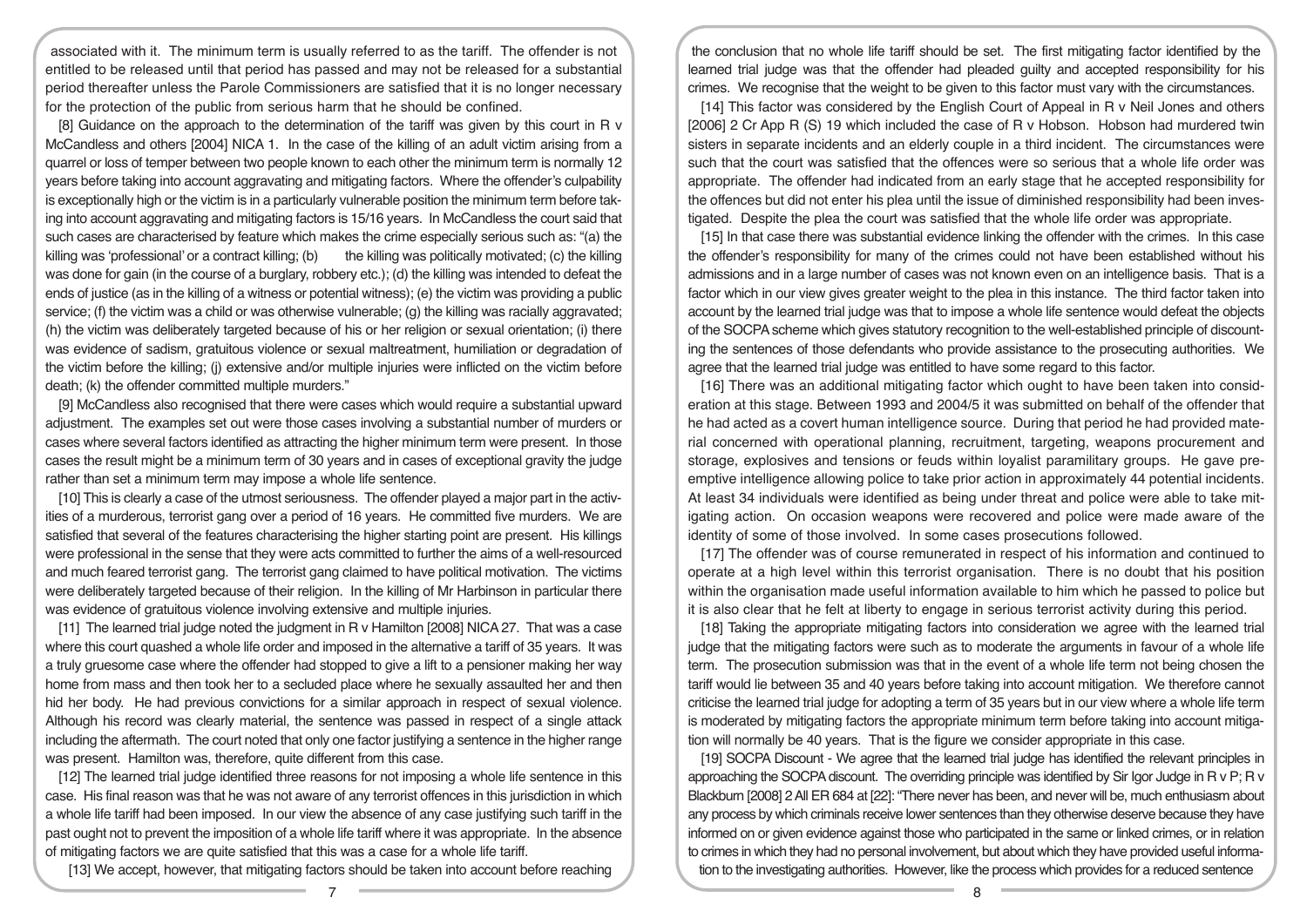following a guilty plea, this is a longstanding and entirely pragmatic convention. The stark reality is that without it major criminals who should be convicted and sentenced for offences of the utmost seriousness might, and in many cases, certainly would escape justice. Moreover, the very existence of this process and the risks that an individual for his own selfish motives may provide incriminating evidence, provide something of a check against the belief, deliberately fostered to increase their power, that gangs of criminals, and in particular the leaders of such gangs, are untouchable and beyond the reach of justice. The greatest disincentive to the provision of assistance to authorities is an understandable fear of consequent reprisals. Those who do assist the prosecution are liable to violent ill-treatment by fellow prisoners generally, but quite apart from the inevitable pressures on them while they are serving their sentences, the stark reality is that those who betray major criminals face torture and execution. The solitary incentive to encourage co-operation is provided by a reduced sentence, and the common law, and now statute have accepted that this is a price worth paying to achieve the overwhelming and recurring public interest that major criminals, in particular, should be caught and prosecuted to conviction."

[20] The approach to sentencing was helpfully set out at [38] [39]: "[38] The first principle is obvious. No hard and fast rules can be laid down for what, as in so many other aspects of the sentencing decision, is a fact specific decision. [39] The first factor in any sentencing decision is the criminality of the defendant, weight being given to such mitigating and aggravating factors as there may be. Thereafter the quality and quantity of the material provided by the defendant in the investigation and subsequent prosecution of crime falls to be considered. Addressing this issue, particular value should be attached to those cases where the defendant provides evidence in the form of a witness statement or is prepared to give evidence at any subsequent trial, and does so, with added force where the information either produces convictions for the most serious offences, including terrorism and murder, or prevents them, or which leads to disruption toor indeed the breakup of major criminal gangs. Considerations like these have to be put into the context of the nature and extent of the personal risks to and potential consequences faced by the defendant and the members of his family. In most cases the greater the nature of the criminality revealed by the defendant, the greater the consequent risks. Accordingly, the discount for the assistance provided by the defendant should be assessed first, against all other relevant considerations, and the notional sentence so achieved should be further discounted for the guilty plea. In the particular context of the SOCPA arrangements, the circumstances in which the guilty plea indication was given, and whether it was made at the first available opportunity, may require close attention. Finally, we emphasise that in this type of sentencing decision a mathematical approach is liable to produce an inappropriate answer, and that the totality principle is fundamental. In this court, on appeal, focus will be the sentence, which should reflect all the relevant circumstances, rather than its mathematical computation."

[21] This court approved that approach in R v Hyde [2013]. It was submitted on behalf of the prosecution that different considerations arose in murder cases because of the nature of that crime. This court has recognised in R v Turner [2017] NICA 52 that the application of sentencing principles can be influenced by the fact that the crime which the offender has committed is murder. In R v King [1985] 82 Cr App R 120 Lord Lane CJ said that having regard to the quality and quantity of the material, the willingness to give evidence and the degree to which the offender has put himself and his family at risk created expectation of some substantial mitigation varying from about ½ to 2/3 reduction. We do not accept that any of the cases relied upon by the prosecution before the trial judge support the proposition that the expectation on the part of someone convicted of murder of the effect on the tariff should be different in appropriate circumstances.

[22] It is common case that the offender has given a vast volume of information in respect of his own criminality and that of others. This includes information in relation to 519 incidents. In 194 of these incidents there are independent records to indicate that the incident occurred. The police have confirmed that the offender has a very good memory and the level of detail in his accounts is remarkable given the significant number of incidents in which he has been involved and the time that has passed since the incident occurred. His accounts have been clear and consistent.

[23] There has been some concern about his credibility and reliability. He made allegations of serious criminality including conspiracy to murder against two named police officers between February 1994 and June 1994. Extensive enquiries by the Police Ombudsman revealed that one of the named officers was on sick leave from 16 February 1994 until 1 June 1994. The prosecution also considered that the offender had minimised his role in relation to specific offences and in relation to his involvement in UVF offending that occurred after the Good Friday Agreement. In large measure his contribution has been extremely valuable in intelligence terms but the prosecution assessment is that the reliability and credibility of the offender are such that the test for prosecution could only be met in circumstances where there was independent supporting evidence of sufficient quality to support his account.

[24] Consideration Applying the guidance and principles set out above we consider that the minimum term before taking into account mitigating circumstances was 40 years. The trial judge allowed 15% for the assistance given before he entered into the SOCPA agreement. That is clearly a very significant discount but we cannot take issue with it as it reflects the potential saving of a number of lives.

[25] The discount under the 2005 Act should be applied to the figure resulting from the aggravating and mitigating circumstances. To apply the discount under the Act to the figure comprising only aggravating circumstances leads to an increase in the discount. That, in our view, is not consistent with the underlying scheme of the 2005 Act that the discount for assistance should be applied once aggravating and mitigating factors excluding the discount for the plea have been factored in.

[26] The learned trial judge allowed a discount of 60% under the 2005 Act. That again reflected the very considerable quantity of information and the generally good quality of what was provided. Mr O'Rourke submitted that this was an exceptional case where a much higher discount should have been provided. We do not accept that submission. Although the offender was willing to give evidence the assessment was that the test for prosecution would only be met where there was corroboration. That was material in assessing the discount.

[27] The next stage in the sentencing exercise was the application of the discount for the plea. The judge allowed a discount of 25%. We consider that was generous taking into account that the plea was part of the reason for not imposing a whole life term. We cannot say, however, that it lay outside the boundary of what was properly within the discretion of the sentencer.

[28] Finally, we do not consider that any discount for double jeopardy is appropriate. This offender is not facing a return to prison or a change in his circumstances as a result of any increase in the tariff other than if he is brought back under the 2005 Act and no such application is in place.

[29] Conclusion - As set out above we consider that the minimum term before taking into account mitigating factors was 40 years. Applying the appropriate discount for the pre-agreement disclosures, a 60% reduction under the 2005 Act and a generous 25% discount for the plea results in a tariff of 10 years. We are satisfied, therefore, that the tariff of 6 ½ years was unduly lenient given the catalogue of infamy and murder of which he was guilty. We substitute a tariff of 10 years. That represents a very considerable discount from a 40 year starting point and provides a generous incentive for those who are prepared to assist in combating terrorist violence.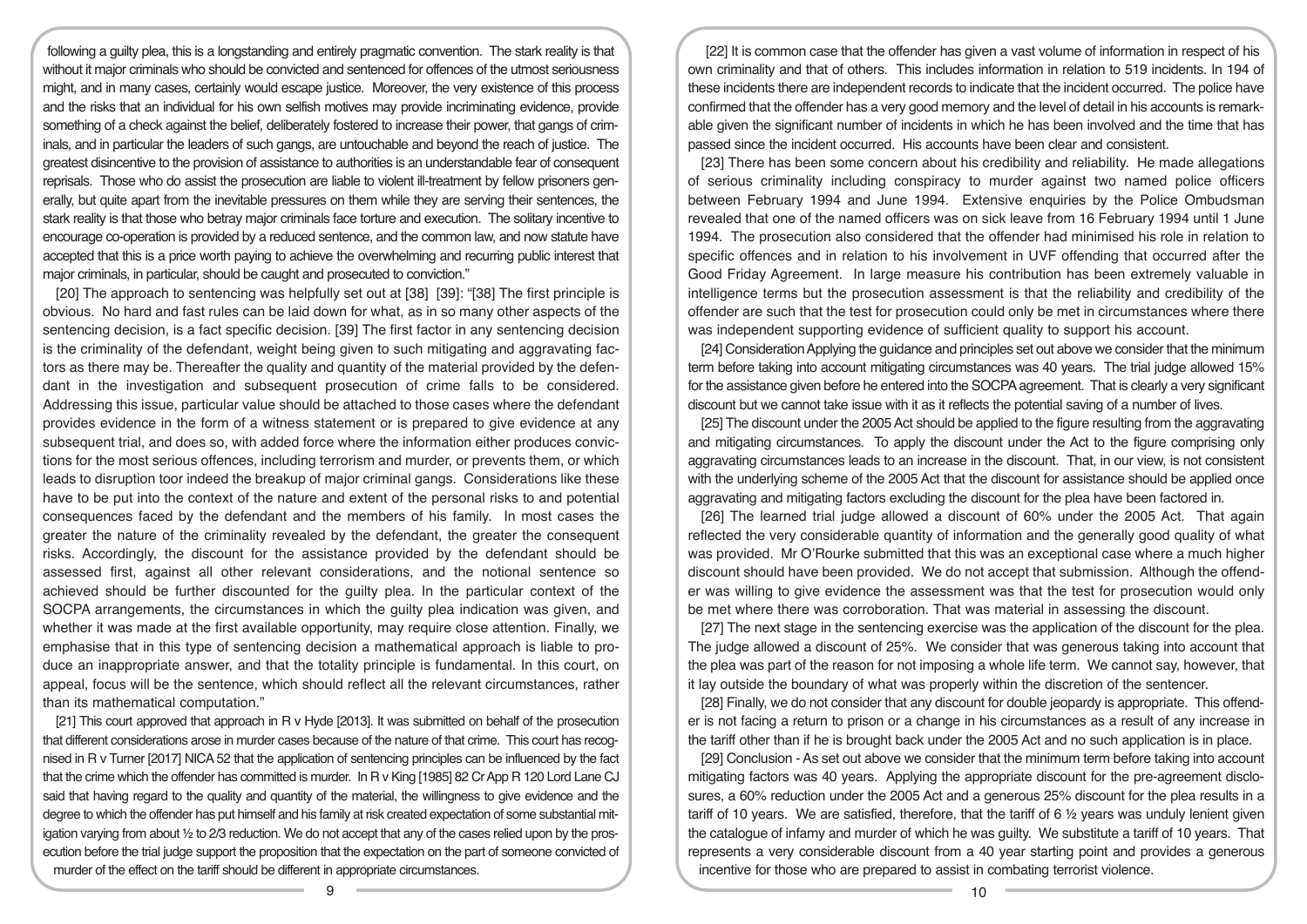**`Is An Offence Under Section 13(1) Terrorism Act 2000 A Strict Liability Offence?**  Offence: The appellants were charged under section 13(1) of the Terrorism Act 2000 ('section 13(1)') which materially states: (1) A person in a public place commits an offence if he – (a) wears an item of clothing, or (b) wears, carries or displays an article, in such a way or in such circumstances as to arouse reasonable suspicion that he is a member or supporter of a proscribed organisation.

Facts: In January 2018 the appellants had taken part in a demonstration against the perceived actions of the Turkish state in Arfin. Each carried a flag of the Kurdistan Workers Party (the Partiya Karkeren Kurdistane – "the PKK"), which is an organisation proscribed under the Terrorism Act 2000. The Crown's case relied on the appellants carrying the flags and expert witness evidence that the flags they carried were PKK flags. The appellants did not give evidence. They were found guilty of the section 13(1) offence after trial in the Magistrates' and on appeal at the Crown Court. The Crown Court held that section 13(1) was a strict liability offence and although article 10 European Convention on Human Rights ('ECHR') was engaged, section 13(1) was a proportionate response. The questions for the Court to address from the cases stated were: 1) Is section 13(1) an offence of strict liability; 2) If so, is that compatible with article 10 of the ECHR?

Judgment: For 5 reasons the Court held that section 13(1) did create an offence of strict liability (see  $[50 - 60]$ ): 1. The language of section 13(1) is clear and unambiguous. Although it requires the wearer of the article in question to know that he is wearing, carrying or displaying the item or article, it only requires that this is done in a way, or in circumstances that are, capable of arousing reasonable suspicion; 2. The mischief section 13(1) is aimed at remedying is conduct which "leads others reasonable to suspect the wearer of being a member or supporter of a proscribed organisation, that being conduct which gives rise to a risk that others will be encouraged to support that proscribed organisation or to view it as legitimate". This is a risk created regardless of the wearer's intent; 3. The predecessor to section 13(1) was drafted in similar terms and Parliament had not taken the opportunity to expressly indicate a requirement of mens rea; 4. The amendments to the Terrorism Act 2000 which inserted section 13(1A) and section 12(1A) were indicative – Parliament had chosen not to amend section 13(1), section 13(1A) was drafted in similar terms and section 12(1A) required an element of recklessness; 5. The Terrorism Act 2000 created other offences which require mens rea and there is no express defence to section 13(1), such as within section 57, having regard to the purpose of the accused.

The Court also found that section 13(1) was compatible with article 10 ECHR (see [63 – 72]: – The restriction is sufficiently prescribed by law; – Section 13(1) pursues a legitimate aim as it is a "necessary part of the appropriate mechanism" for preventing the activities and/or spread of terrorist organisations; – There is no apparent lesser alternative means of prohibiting conduct which creates the stated risk; – Section 13(1) is not disproportionate because it is not limited to circumstances where the expression incites violence – this is only a factor to consider under the proportionality analysis; – The maximum penalty for section 13(1) cannot be regarded as severe in comparison to other terrorism-related offences; – The appellants had no need to display the flags of PKK and there was no substantial interference with their article 10 rights; – Although section 13(1) could be committed without someone knowing their conduct arises the necessary suspicion, that would not be likely to happen in practice.

Comment: The judgment is significant because the Court was prepared to rebut the strong presumption and find that Parliament had created an offence of strict liability despite the absence of an express statement. The Court particularly emphasised that in these cases, where the presumption of a mens rea requirement is rebutted on the basis of necessary

implication, the dicta of Lord Nicholls in B (a minor) v DPP [2000] 2 AC 428 is of particular guidance and, therefore, Courts must focus on whether the implication is 'compellingly clear' having regard to (see p463H – p464A): 1. The language used; 2. The nature of the offence; 3. The mischief sought to be prevented; and 4. Any other circumstances which may assist in determining what intention is properly to be attributed to Parliament when creating the offence.

It is important to note that the Court relied upon the totality of the 5 considerations above, rather than that any one of them alone were sufficient. The effect of the Court's judgment is to focus on the need for the relevant item or article to be worn, carried or displayed in such a way or in such circumstances as to arouse the requisite reasonable suspicion. The Court found that the wearer must know that they are doing so and, therefore, a person who has such an item unwittingly placed upon them, such as where an image is attached to a person's backpack unbeknown to them (see [50]), would not be liable under section 13(1).

In focusing upon reasonable suspicion in this case, the Court indicated the following were of significance: – Whether the accused has an innocent explanation; – Whether other people would reasonably form that suspicion –in this case there was expert evidence that the majority of observers would have recognised the flags as those of the PKK and that this had been designated as a terrorist organisation; – Where the accused's expression is stated to be for a nonproscribed organisation, whether this expression could have been carried out without wearing the item or article that gives rise to the reasonable suspicion. Nathan Davis, Park Square Baristers

#### **Whatever Happened to Investigative Journalism?**

Euan Mcilvride MOJO Soctland: There was a time when journalism in this country held a mirror up to the criminal justice system, and exposed its flaws. I thought it necessary to begin with that simple statement, because to those under 40 this is likely to be something of which they have no personal experience. There was a time, decades ago, when we could look to the print and broadcast media for accurate, critical, reportage of what was being done in our name. Truth was spoken unto power.

That many of the most egregious miscarriages of justice were recognised and – in some cases – corrected is due, in substantial part, to the principled, fearless journalism of the receding past. There was Granada Television's Who Bombed Birmingham? and the journalism of Chris Mullin on the Birmingham Six, and the journalism of Gavin Essler, Chris Mullin and David McKittrick on the Guildford Four. Then there was the work of David Jessel with Rough Justice (BBC) and, later, Trial and Error (Channel 4), on numerous cases including the Bridgewater Four. There was the journalism of Paul Foot in Private Eye on the Lockerbie fiasco, and, of course, there were the tireless efforts of Ludovic Kennedy, over many years, on such major injustices as Derek Bentley and Paddy Meehan. These were shining examples of a type and standard of effective, important journalism that is now notable only by its absence.

This matters. It matters because, in the absence of similar scrutiny by contemporary journalism, the vital protection that this work provided is being lost. It matters because, in consequence, innocents are subjected to horrific, lifelong ordeals. Some die.

In the five-year period 2014 – 2018 the Scottish High Court of Justiciary Criminal Appeal Court quashed 98 convictions arising from solemn (jury) trials. Each was recognised, by the court, as a miscarriage of justice. Statistics can, of course, be interpreted in different ways. Some may see this as evidence of the efficient working of a safeguard against those instances of wrongful conviction that do, inevitably, arise. If that is your view, then please consider this: the figures, on any analysis, illustrate an alarming incidence of wrongful conviction. And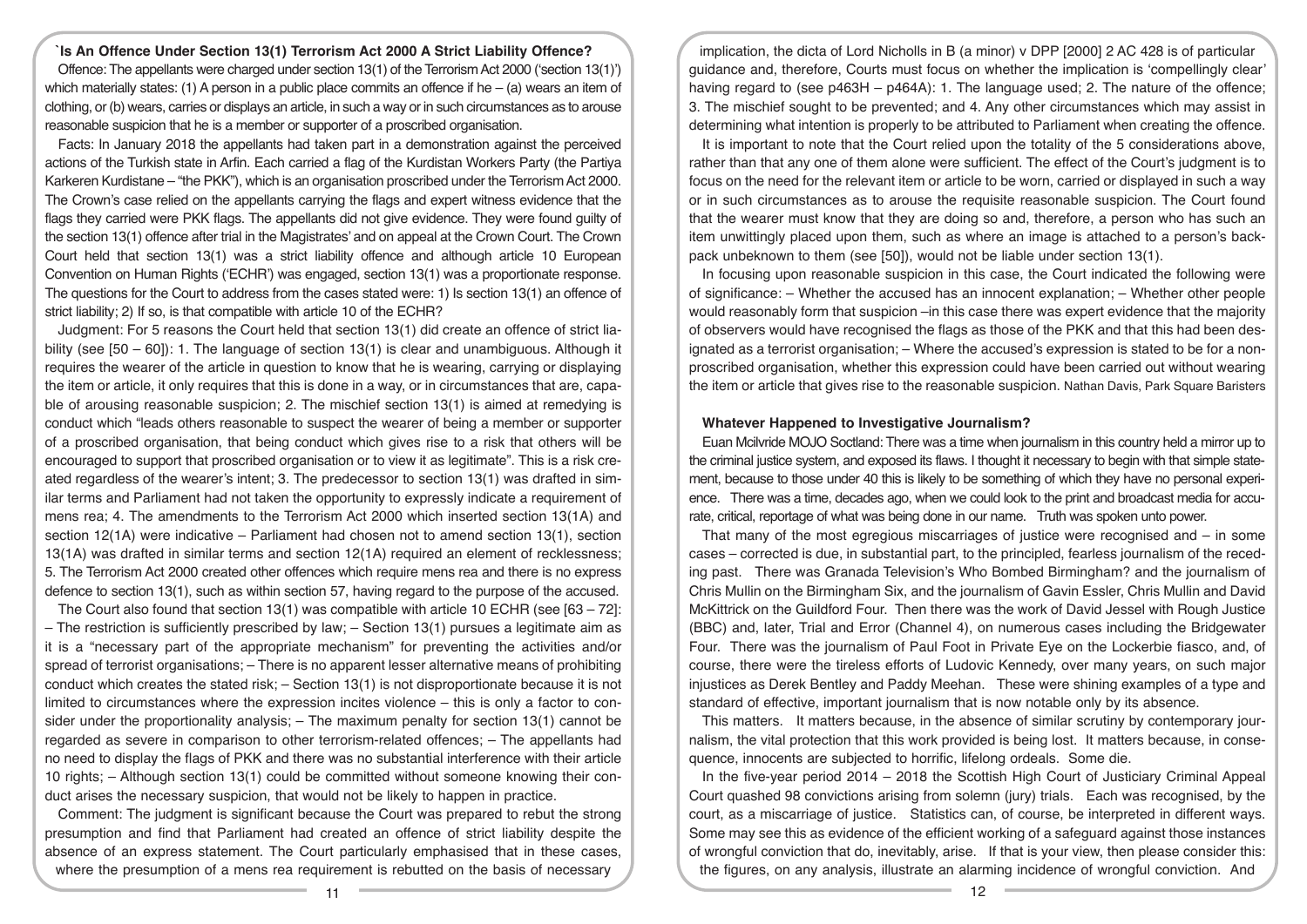when you consider that, of these successful appeals, only four were on referral from the Scottish Criminal Cases Review Commission – a body whose very existence is due, in large measure, to the work of the aforesaid journalists – other interesting questions arise. For it was in the cases that are now in the remit of the SCCRC, cases that had been unsuccessful at earlier appeals, that the benefit of the journalists' work was keenly felt. Their absence today is reflected in the pitiful, and diminishing, rate of correction of the most troubling injustices.

There is a worrying lack of attention, these days, to the existence of this problem, never mind its true extent. Of the cases which these statistics reflect, what, if anything, do you know? Of the lives blighted, what have you heard? Every miscarriage of justice is a failure of the system that should protect us and keep us safe. The system that founds our democracy. We should know of these things. We should want to know of these things.

Our system of criminal justice is being warped beyond recognition. Justice itself is being redefined. It now exists only in the securing of convictions. An acquittal is regarded, these days, as a failure, and a denial, of justice. By legislative and executive fiat, justice is bent to the will of the "victim". No rational person would wish to deny justice to the victims of crime. No rational person would wish to see the perpetrators of crime evade justice. And no rational person would criticise a criminal justice system that strives to serve these ends. But what we have is a system that strives only to serve a perception, and that isn't the same thing. And the difference is a very dangerous one. Because "our" system strives to serve the perception of justice at the cost of actual justice.

Where a complainer of crime is deemed to be a victim of crime, the fundamental and essential balance in our justice process is skewed. An unfair advantage is handed to prosecution, with a corresponding disadvantage to defence. Determining whether a complainer of crime is, in fact, a victim of crime is one of the basic functions of our trial process. It is to be resolved by the leading, and testing, of evidence. For and against. Where this fundamental question, of all questions, is pre-judged then what is the actual value of a notional presumption of innocence? Where the requirement of corroboration – another of our fundamental protections – is eroded, systematically, over decades so as to be almost meaningless, what is the actual value of a notional presumption of innocence?

These are questions that a healthy and engaged press might be expected to ask. They might also ask whether a criminal justice system that values the fact of a conviction over the legitimacy of that conviction, a criminal justice system that, in the blind pursuit of higher conviction rates as an end in itself, hobbles the ability of an accused to defend himself, and that claims to do so in the interests of victims, is truly the guardian of our protection and safety or, indeed, of our democracy.

They might but, perplexingly, they don't. The Scottish Government recently proposed to dispense with juries in the trial of serious crime. A more brazen assault on justice it would be difficult to imagine. And yet the backlash, swift as it was, came only from the lawyers. Where was the fourth estate? Reporting, as it happens, on the backlash, not the proposal. In what must be a new low for journalistic standards, I heard one BBC Scotland reporter suggest that this astonishing proposal was actually in the interests of those accused of serious crime. It is simply inconceivable that this would have been the response even twenty years ago.

A press that reports, but does not question, the continuous and continuing erosion of the rights of the accused is, surely, complicit in a process that has, as its product, the abandonment of justice. Who wins, other than the true criminal, when the wrong person is convicted of a crime? Who gets justice? Who wins when someone is convicted of a crime that never happened? We are creating, by design, a different class of victim. A class of victim whose interests, ironically, the state is in no hurry to protect.

#### **CCRC Rejects Application Written By Former Appeal Judge**

Jon Robins, Justice Gap: The miscarriage of justice watchdog has rejected an application authored by a Court of Appeal judge arguing that the case raised issues appropriate for the Supreme Court 'if necessary'. As has been reported previously (see below), Sir Henry Brooke had been helping the family of a man who claims to have been wrongly convicted of false sexual allegations made by a 16-year old girl with a history of mental instability. The man's family has shared the reasons provided by the Criminal Cases Review Commission (CCRC) with the Justice Gap and Private Eye which this week featured the case described by Sir Henry 'extremely worrying' (see Dog with no bite). The celebrated judge, who died in January 2018, had written a 25-page application to the miscarriage of justice watchdog on behalf of the man who had been sentenced at Liverpool Crown Court in July, 2014.

It has taken the watchdog close to three years for the CCRC to reject the case. The man referred to here as John Smith for legal reasons, now 68 years old, is currently serving a 15 year sentence at HMP Wymott, Preston as a result of allegations of rape and sexual assault made by a 16 year old girl who has a history of mental instability. Four years ago the man's wife wrote an open letter to the then prime minister David Cameron. The letter was published in the prisoners' newspaper Inside Times and the Justice Gap in April 2016. 'We have been sacrificed,' the letter began. 'Our lives stolen and our whole family put into trauma. We brought up our family to be kind, caring, human beings and to have morals and to trust in the police and justice system. We were so wrong. The first time me and my family ever needed the police to protect us, they completely destroyed us, without a second thought or care for the lifelong consequences.' The man's wife, Sharon (not her real name) told the Justice Gap that the family was devastated by the CCRC's decision. 'It's outrageous that they can put a family through and not be accountable for trauma created by all this wait. It doesn't take almost three years to make a decision like this.'

Sir Henry, who died at the age of 81 years in January 2018, was (in the words of one obituary) wellknown for his 'lifelong belief in the importance of doing the right thing'. According to Sharon, the letter had been written 'out of sheer desperation' and shortly after it appeared on the Justice Gap, it appeared on Sir Henry's website (here). After the former vice-president of the Court of Appeal was contacted by the man's wife, he offered to take a look at the papers. Sir Henry became so convicted of the man's innocence that he wrote the application to the CCRC calling on group to take another look at what he called 'an extremely worrying case'. His application dated April 24, 2017 began: 'These submissions have been prepared for XXX by a retired Court of Appeal judge who does not wish any publicity to be given to his involvement in the matter.' Sir Henry went on to say that he would be 'willing to disclose his identity in confidence to the CCRC if the CCRC considers this to be necessary'.

Fit for the Supreme Court: According to the former lord justice of appeal, it was 'more important than ever that the CCRC and the Court of Appeal should be willing to intervene if a defendant can be shown to have been badly let down by one or more of his lawyers to the extent that he did not have a fair trial'. 'For these reasons the issues raised by this case are, indeed, fit for the consideration of the UK Supreme Court, if necessary,' he added. Nine months after the application arrived at the CCRC's Birmingham offices, Sir Henry went in for a cardiac operation which he didn't survive. In his application, Sir Henry explains why the court's treatment of historic sexual abuse allegations can lead to miscarriages of justice and recommended that the case, which has been rejected by the Court of Appeal and knocked back twice by the CCRC, should be considered by the highest court in the land.

Sir Henry argued that the man had been badly let down by an incompetent lawyer who failed to properly prepare his defence which left the jury with 'a wholly one-sided picture'. The solicitor failed to present evidence to the court of the 16-year-old accuser's mental health problems and the long history of mental instability which affected her grandmother, great-aunt and aunt. Sir Henry listed